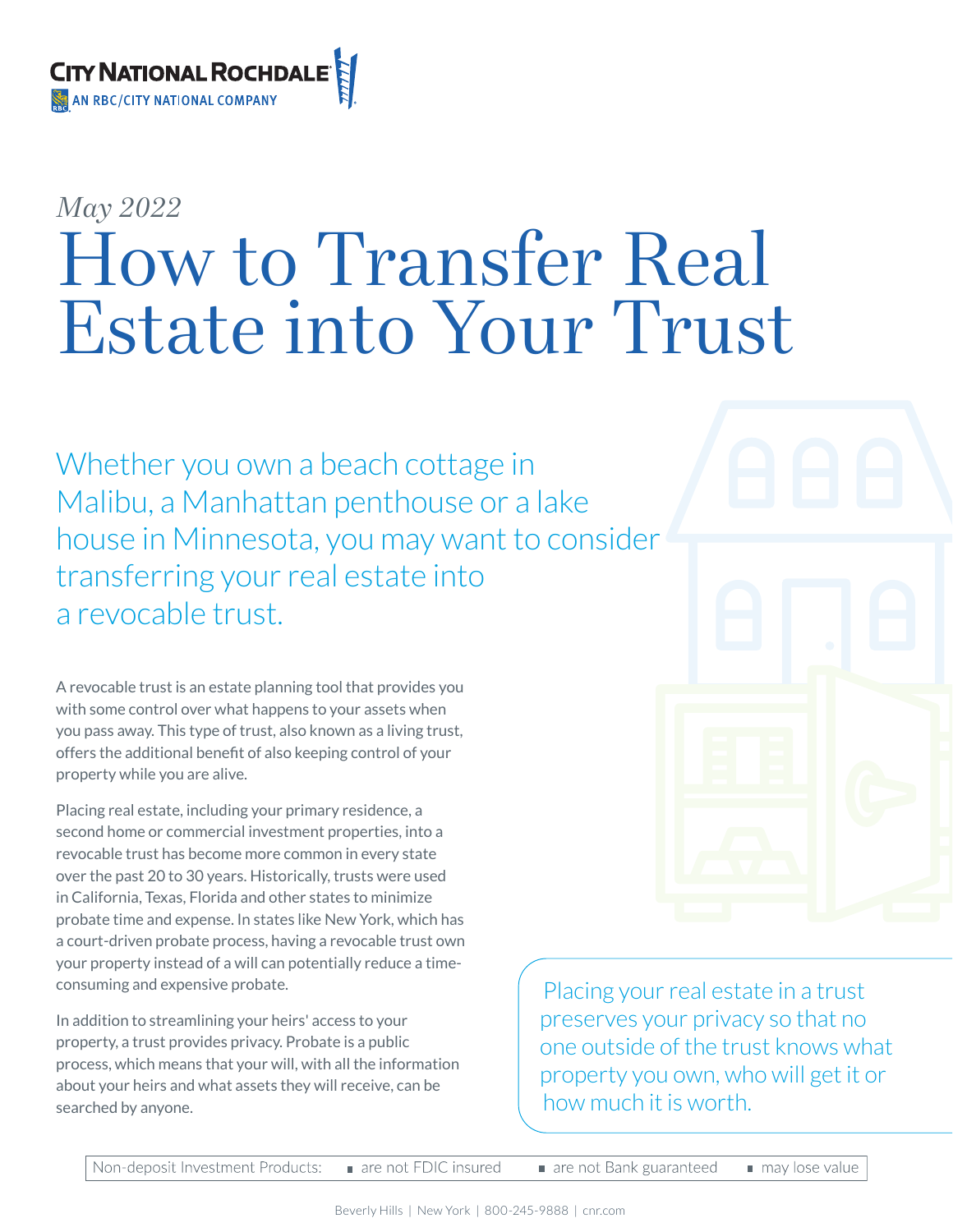Retitling your real estate to transfer it into your trust is especially important if you own property in more than one state. If you own the property in your own name, your heirs will potentially have to face probate in more than one state. With a revocable trust, your heirs won't need to go through that process. Placing your real estate into a living trust also means you can continue to decide what to do with the property while you are alive and can make arrangements for the property in case you become incapacitated.

Transferring your real estate into a trust is a relatively simple process. If you are married, you need to determine how the property is owned. If you own the property jointly, depending on the state you live in you may want to consider a joint living trust. If you and your spouse have separate assets, you may want to consider individual living trusts.

## TRANSFERRING REAL ESTATF INTO A TRUST

The first step in transferring real estate is to prepare and sign a new deed for the property. Typically, you need a grant form or quit claim form to transfer the deed. The forms vary by state and there are some nuances to the process, so it's best to work with a lawyer experienced in each state where you own property to ensure that the details are handled correctly. You will need to file a quit claim deed and a change of ownership form that transfers title from your name to the trust. If you own several commercial investment properties, you might own each of the properties through an individual LLC to limit your liability. If you establish a living trust, you can transfer 100% of the ownership of each LLC into that trust so that your beneficiaries inherit your interest in each LLC.

#### **Typically, the documents you need to transfer real estate include:**

- **The recorded deed for your property, which includes the names of the owners and the legal description of the property**
- **The first and signature pages ofthe trustfor the accurate name of the trust**
- **The names and addresses of the trustees**
- **The names and addresses ofthe beneficiaries ofthe trust**

Some states have additional requirements. For example, in Colorado, you need a Special Warranty Deed, which states that the grantor (property owner) is the trust itself rather than the trustees of the trust.

After you prepare the deed and have it notarized, your attorney will record the deed in the county property records office. An attorney may charge \$500 to \$1,000 to handle the deed transfer for you. Typically, you will also pay a small fee for recording the deed, such as \$100. That small fee is well worth it because you are guaranteeing that your residence and your other property will follow your estate plan in your revocable trust and not be subject to probate.

Transfer taxes, which are required by many state and local jurisdictions when you sell or give away a property, are generally not incurred when you transfer property into a revocable trust. As long as you are transferring the property to the same owners and in the same percentages, transfer taxes are not required. For example, if you and your husband each own 50% of your home and you transfer it to the trust as 50-50 owners, you would not need to pay transfer taxes.

### **MORTGAGE IMPLICATIONS FOR** REAL ESTATE TRUSTS

If you have a mortgage on the property that you plan to transfer into your trust, be aware that this could trigger a "due-on-sale" or "due-on- transfer" clause in your loan. Be sure to check with your lender before you transfer your property into a trust. Most lenders are flexible on this and won't expect you to pay your loan in full immediately.

In most cases, retitling the property to put it into a trust with the same ownership won't require an acceleration of your loan repayment. However, if you are splitting the property in a new ownership percentage, such as in a divorce, or gifting the property, that is likely to trigger a due-on-transfer clause. You should alert your mortgage lender when you transfer your deed into your trust even if no accelerated repayment is required.